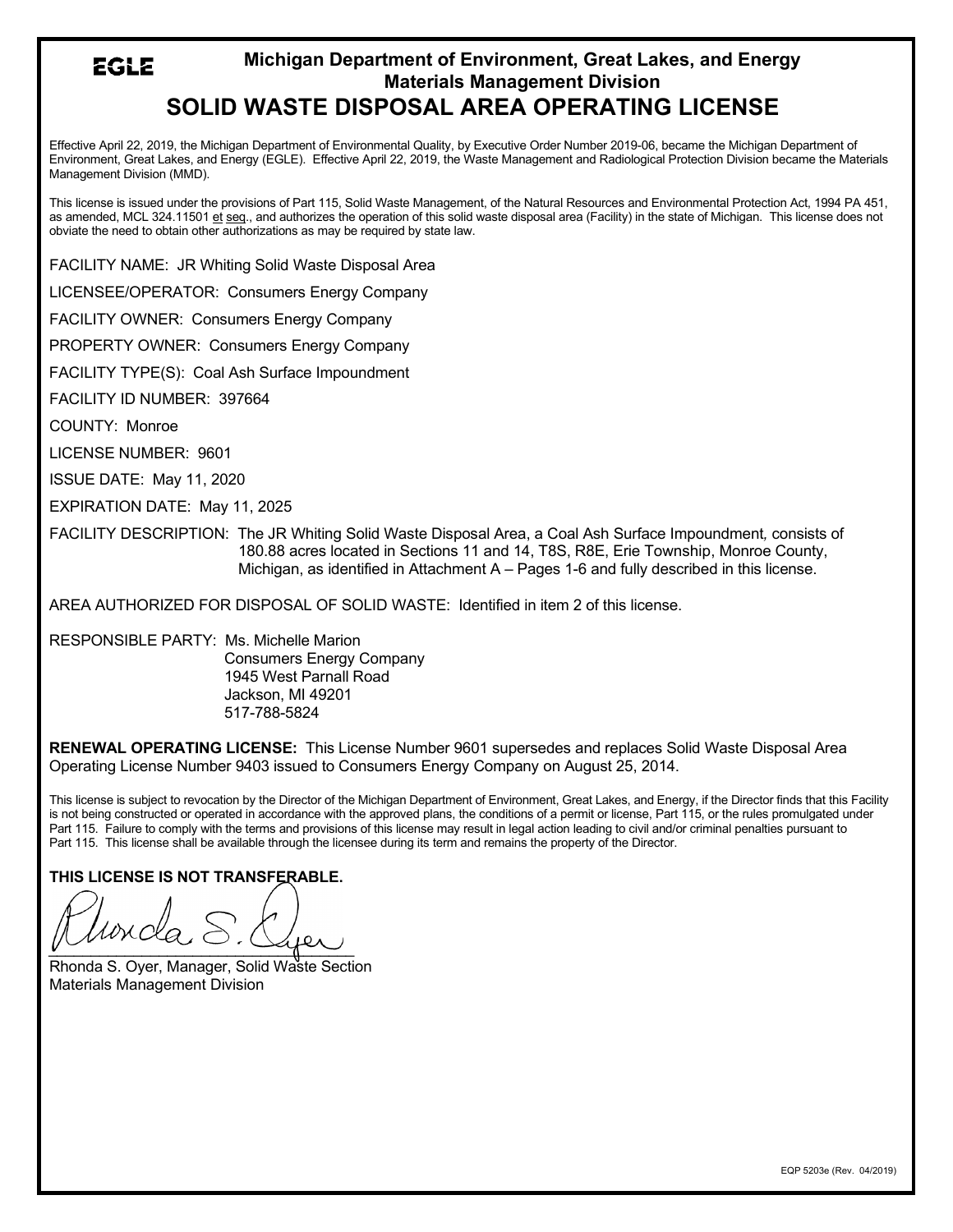The licensee shall comply with all terms of this license and the provisions of Part 115 and the administrative rules implementing Part 115 (Part 115 Rules). This license includes the license application and any attachments to this license.

- 1. The licensee shall operate the Facility in a manner that will prevent violations of any state or federal law.
- 2. The following portions of the Facility are authorized to receive solid waste by this license: None.
- 3. The following portions of the Facility **WILL BE** authorized to receive solid waste by this license following approval by EGLE of construction certification: None.
- 4. The following portions of the Facility are **NOT** authorized to receive solid waste by this license:
	- a. **UNCLOSED AREA(S):** The area(s) identified as Ash Ponds 1 and 2 are at final grade but have not had final cover certification approved by EGLE. This area's total acreage is 23.82 acres.
	- b. **CLOSED UNIT(S) OR A PORTION OF A UNIT WHERE THE FINAL COVER HAS BEEN CERTIFIED CLOSED AND ACCEPTED BY EGLE:** The following unit(s) and/or portion(s) are closed:
		- i. **PRE-EXISTING UNIT(S):** The unit(s) identified as Borrow Pit No. 1 (5.44 acres) and No. 2 (11.87 acres) had final closure certified on by the end of 1989. This area's total acreage is 17.31 acres.
		- ii. **EXISTING UNIT(S):** The unit(s) or portion(s) of unit(s) identified as 35.08 acres of Ponds 3, 4 and 5 (making up a single unit) had partial closure certified on December 2005, March 2008, January 2009 and approved on December 28, 2006 (16.8 acres), July 16, 2008 (12.19 acres), and April 1, 2009 (6.09 acres). Its remaining area (49.2 acres) had a partial closure certified on December 17, 2010, revised October 18, 2016, and approved on October 21, 2016, a partial closure certified on May 16, 2014, and approved on May 24, 2016, and a partial closure certified on January 27, 2015, and approved on March 1, 2017. Pond 6 (55.47 acres) was certified closed on December 2017 and approved on August 24, 2018. This area's total acreage is 139.75 acres.
- 5. The attached map (Attachment A) shows the Facility, the area permitted for construction, monitoring points, leachate storage units, site roads, other disposal areas, and related appurtenances.
- 6. Issuance of this license is conditioned on the accuracy of the information submitted by the Applicant in the Application for License to Operate a Solid Waste Disposal Area (Application) received by EGLE on August 12, 2019, and any subsequent amendments. Any material or intentional inaccuracies found in that information is grounds for the revocation or modification of this license and may be grounds for enforcement action. The licensee shall inform EGLE's MMD Jackson District Supervisor, of any inaccuracies in the information in the Application upon discovery.
- 7. This license is issued based on EGLE's review of the Application, submitted by Consumers Energy Company*,* for the JR Whiting Solid Waste Disposal Area, dated August 8, 2019. The Application consists of the following:
	- a. Application Form EQP 5507.
	- b. Application fee in the amount of \$13,000.00.
	- c. Certification of construction: N/A
	- d. Waste Characterization: N/A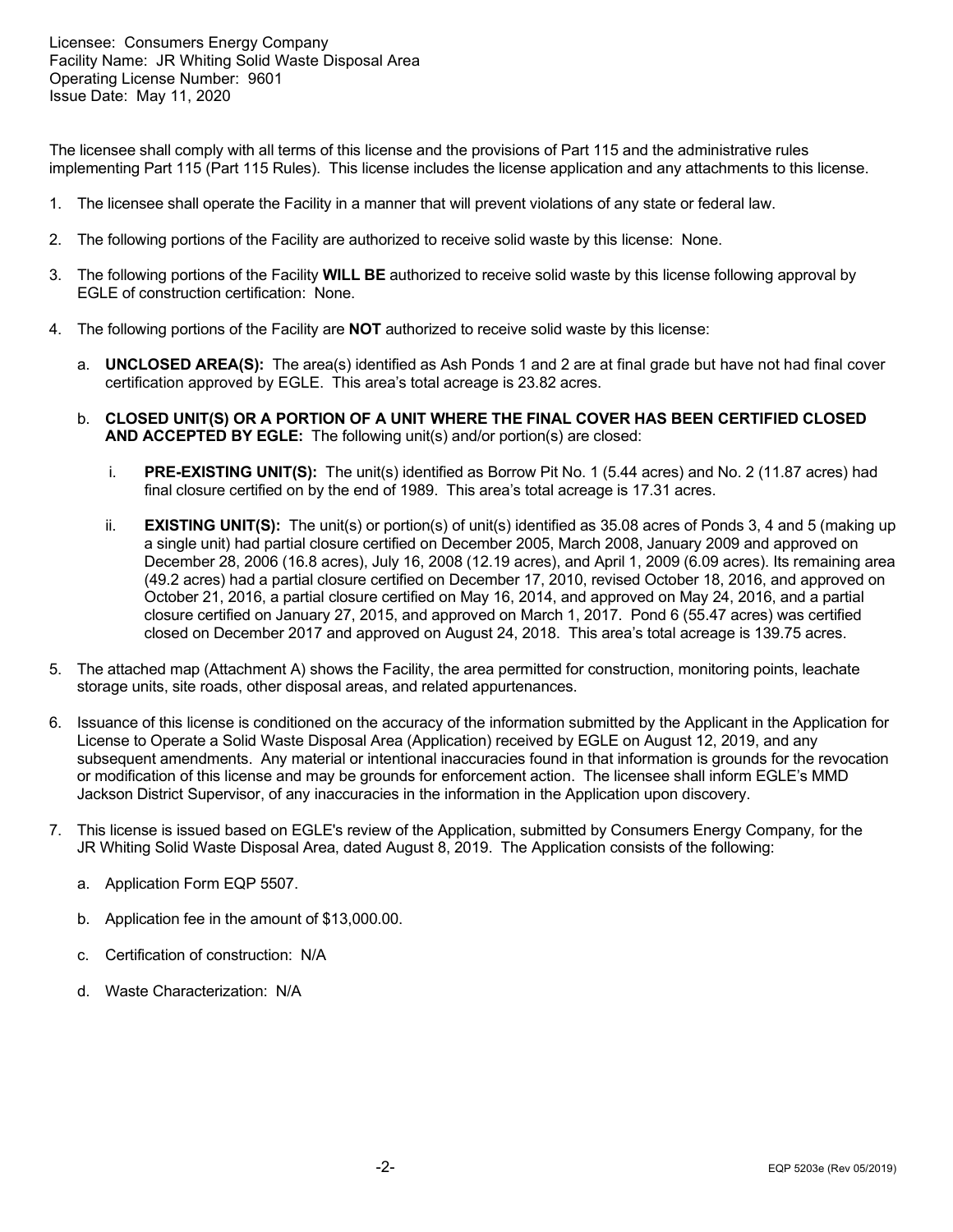- e. Restrictive Covenant:
	- i. The June 1, 2000, restrictive covenant on 170.88 acres is on file at the Monroe County Register of Deeds recorded on August 20, 2000, as Liber 1936 pages 0705-0713. The June 1, 2000, Restrictive Covenant was amended by an "Affidavit of Correction" dated July 20, 2009, and filed on August 6, 2009, as liber 2009R14542, resulting in a corrected acreage of 180.88 acres. A copy is on file with EGLE.
- f. Perpetual Care Fund Agreement, established as a trust account, signed by Mr. Robert A. French, Senior Vice President, Consumers Energy Company on August 14, 1997, was executed by EGLE on September 23, 1997.
- g. Financial Assurance.
	- i. Financial Assurance Required:

The amount of financial assurance required for this Facility was calculated based on the calculation worksheet form EQP 5507A entitled, "Form A, Financial Assurance Required," and is \$1,000,000.00.

The Facility has provided financial assurance totaling \$1,108,666.00, based on the requirements of Section 11523 of Part 115, consisting of a combination of the Perpetual Care Fund established under Section 11525 of Part 115, bonds, and the financial capability of the Applicant as evidenced by a financial test. The financial assurance mechanisms used by the Facility are summarized below in Items ii, iii, and iv, respectively.

ii. Financial Assurance Provided Via a Perpetual Care Fund:

The Perpetual Care Fund Agreement statement showed a balance of \$108,666.00 in the Facility's Perpetual Care Fund as of September 30, 2018. Of this amount, EGLE has granted the request to use \$108,666.00 toward the total amount of financial assurance required.

iii. Financial Assurance Provided Via Bond:

The following financial assurance has been received from the Applicant to meet the amount of financial assurance required:

| Irrevocable Letter of Credit | \$1,000,000.00 |
|------------------------------|----------------|
| Total Amount Received:       | \$1.000.000.00 |

- 8. This previously "grandfathered" facility did not have a construction permit, but the following documents are incorporated in this license by reference:
	- a. Hydrogeological Investigation of Fly Ash Disposal Ponds, JR Whiting Plant, Keck Consulting Services, Inc., received by the EGLE on April 21, 1980.
	- b. Soil Boring Logs, February 1976, Soil and Materials Engineers, Inc.
	- c. Soil Boring Logs, June 1977, Soil and Materials Engineers, Inc.
	- d. Monitor Well Installation Report, Soil and Materials Engineers, Inc., dated March 26, 1979.
	- e. Soil Boring Logs, Material Testing Consultants, Inc., dated August 1988.
	- f. Hydrogeologic Work Plan, dated February 23, 1993, prepared by STS Consultants, Ltd.
	- g. Monitor Well Installation and Hydrogeological Report, dated August 12, 1993, prepared by STS Consultants, Ltd.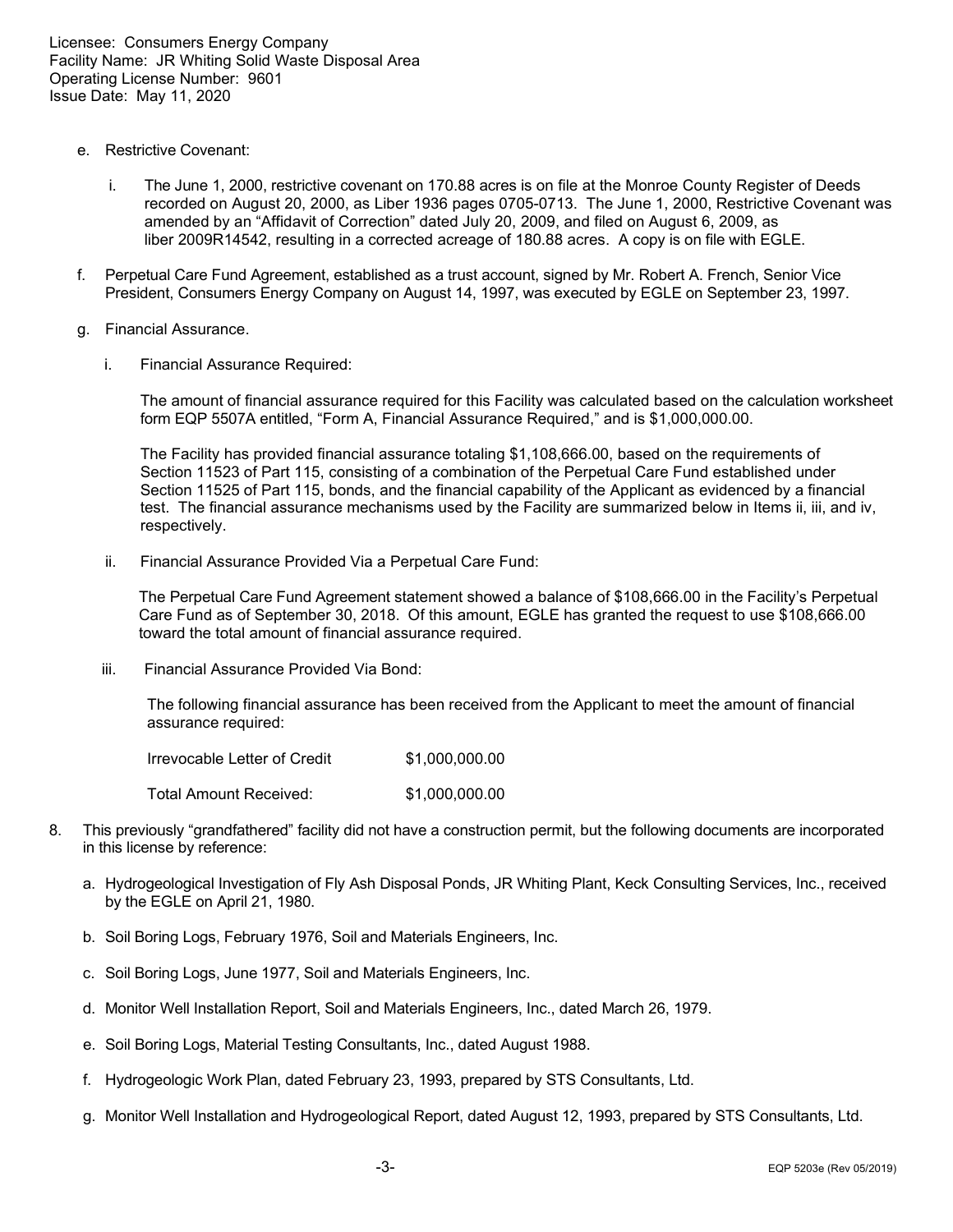- h. Hydrogeological Monitoring Plan, Consumers Power Company, dated October 1995, revised November 10, 1997, November 26, 1997, and February 25, 2020.
- i. Petition to Waive Groundwater Monitoring Requirements at J.R. Whiting Plant dated January 23, 1995, resubmitted on August 18, 2006, and approved on September 2, 2009.
- j. JR Whiting Solid Waste Disposal Area Engineering Plan (report) dated February 1, 1991, revised February 7, 1991, including the following attached engineering drawings:

(1) Whiting Plant Ash Dike Topo Ponds 1 & 2 (drawing No. SF 18514 sheet 1), dated December 28, 1990.

- (2) Whiting Plant Ash Dike Topo Ponds 3, 4, & 5 (drawing No. SG 18514 sheet 1), dated December 28, 1990.
- (3) Whiting Ash Dike Checks Pond # 6 (drawing No. S-G 17804 sheet 65), dated January 29, 1991.
- (4) Plan and Sections of Fill Areas and Fields 1 & 2 (drawing No. 400-G-4022), dated July 6, 1983.
- (5) Plant Site Layout J R Whiting Plan (drawing No. 400-G-1907 sheet 1A), dated May 8, 1974.
- k. J R Whiting Plant Area C West Dike Reconstruction Transmittal of "As-Built" Field Notes and Drawings, dated March 3, 1994, with attached engineering drawing titled "Proposed 1992 Reconstruction Ash Field # 6 Plan, Sections and Details" sheet 3 revision 1, dated September 25, 1992.
- l. Final Closure Plan for Ash Ponds 3, 4, and 5, dated July 19, 2002.
- m. Final Closure Plan for Ash Ponds 3, 4, and 5, revision dated February 18, 2005.
- n. Construction Certification Consumers Energy Company, JR Whiting Plant Ash Disposal Area Final Cover System for Ash Ponds 3, 4, and 5, 2004 and 2005 Closures, dated December 2005.
- o. Final closure system report for Ash Ponds 3, 4, and 5, dated March 17, 2008, as approved by EGLE letter dated July 17, 2009.
- p. Final Cover System Report for Ash Pond 6 dated March 17, 2008.
- q. Construction Certification Consumers Energy JR Whiting Plant Ash Disposal Area, Ponds 3, 4, and 5, dated March 2008.
- r. Construction Certification Consumers Energy JR Whiting Plant Ash Disposal Area, Ponds 3, 4, and 5, dated January 2009.
- s. Construction Certification Consumers Energy JR Whiting Plant Ash disposal Area, Ponds 3, 4, and 5, dated December 17, 2010, revised October 18, 2016.
- t. Construction Certification Consumers Energy JR Whiting Plant Ash Disposal Area, Ponds 3, 4, and 5, dated May 16, 2014,
- u. Construction Certification Consumers Energy JR Whiting Plant Ash Disposal Area, Ponds 3, 4, and 5, dated January 27, 2015.
- v. Construction Certification Consumers Energy JR Whiting Plant Ash Disposal Area, Pond 6, dated December 2017.
- w. Fugitive Dust Control Plan for Coal Combustion Residuals, JR Whiting Plant, dated December 3, 2018.
- x. Inflow Design Flood Control System Plan, Ponds 1 & 2, JR Whiting Plant, dated October 13, 2016.
- y. Emergency Action Plant for Coal Combustion Residuals Unit, JR Whiting Facility, dated June 18, 2019.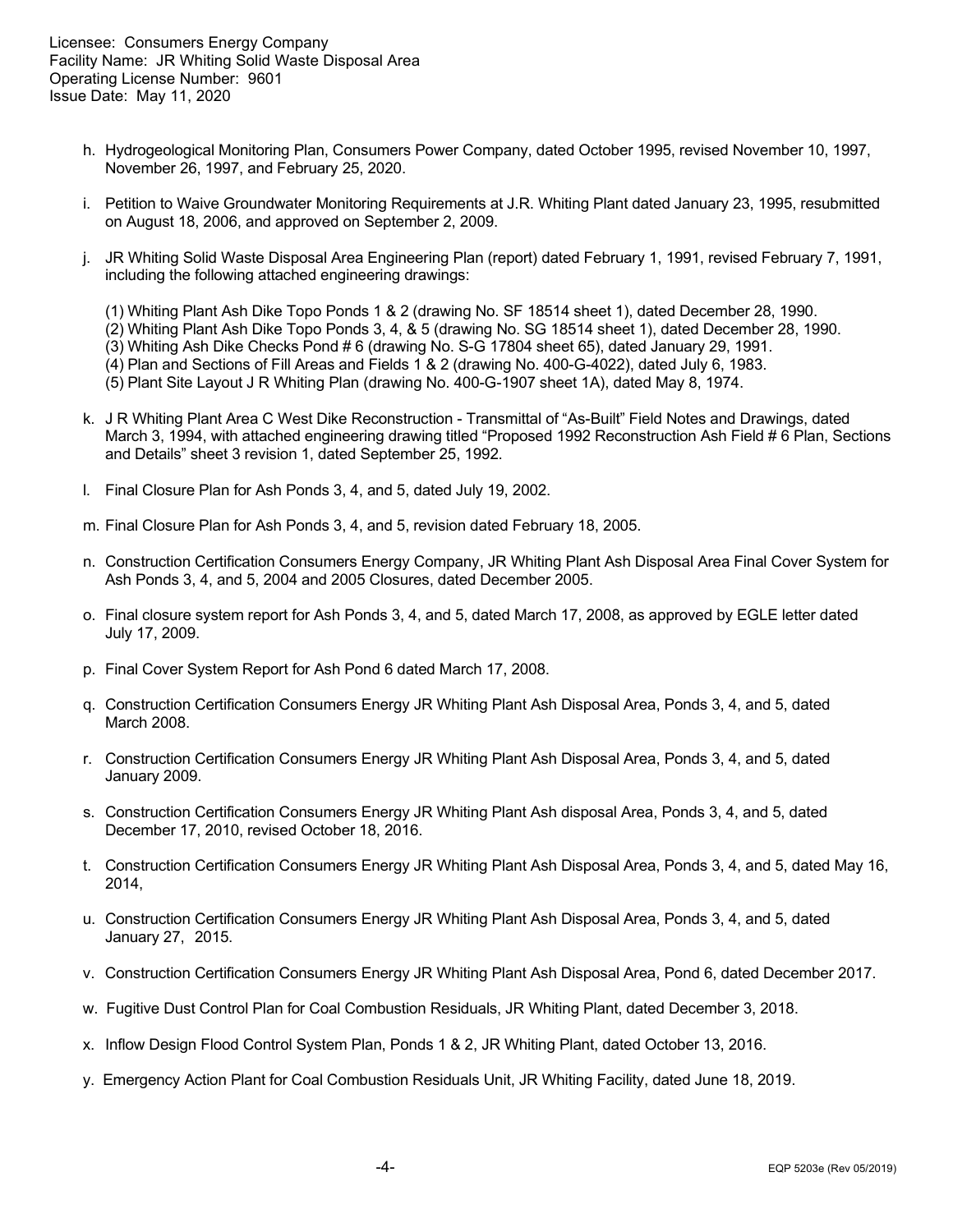- 9. The following additional documents, approved since the issuance of the construction permit(s) referenced in Item 8, are incorporated in this license by reference: N/A
- 10. Consent Order/Judgment Number: N/A
- 11. The licensee shall repair any portion of the certified liner or leachate collection system that is found to be deficient or damaged during the term of this license unless determined otherwise by EGLE.
- 12. The licensee shall have repairs to any portion of the certified liner or leachate collection system recertified by a registered professional engineer in accordance with R 299.4921 of the Part 115 Rules and approved by EGLE before receiving waste in that portion of the certified liner or leachate collection system. The licensee shall submit the recertification to EGLE's MMD Jackson District Supervisor, for review and approval.
- 13. The licensee shall conduct hydrogeological monitoring in accordance with the approved hydrogeological monitoring plan, dated February 2020. The sampling analytical results shall be submitted to EGLE's MMD Jackson District office.
- 14. Modifications to the approved hydrogeological monitoring plan referenced in Item 13 may be approved, in writing, by EGLE's MMD Jackson District Supervisor. Proposed revisions must be submitted in a format specified by EGLE.
- 15. Leachate may be recirculated if a leachate recirculation plan has been approved, in writing, by EGLE's MMD Jackson District Supervisor.
- 16. Modifications to approved engineering plans that constitute an upgrading, as defined in R 299.4106a(l) of the Part 115 Rules, may be approved, in writing, by EGLE's MMD Jackson District Supervisor.
- 17. Requests for alternate daily cover may be approved, in writing, by EGLE's MMD Jackson District Supervisor.
- 18. Leakage Control Criteria:

This Type III Facility is a monitorable unit and, therefore, does not need to be in compliance with the leakage control criteria of R 299.4422 of the Part 115 Rules.

19. **VARIANCES**: The licensee is granted the following variance(s) from Part 115 and/or the Part 115 Rules: None.

## 20. **SPECIAL CONDITIONS**: N/A

21. **TERM**: This license shall remain in effect until its expiration date, unless revoked or continued in effect, as provided by, the Administrative Procedures Act, 1969 PA 306, as amended, or unless superseded by the issuance of a subsequent license.

## **END OF LICENSE**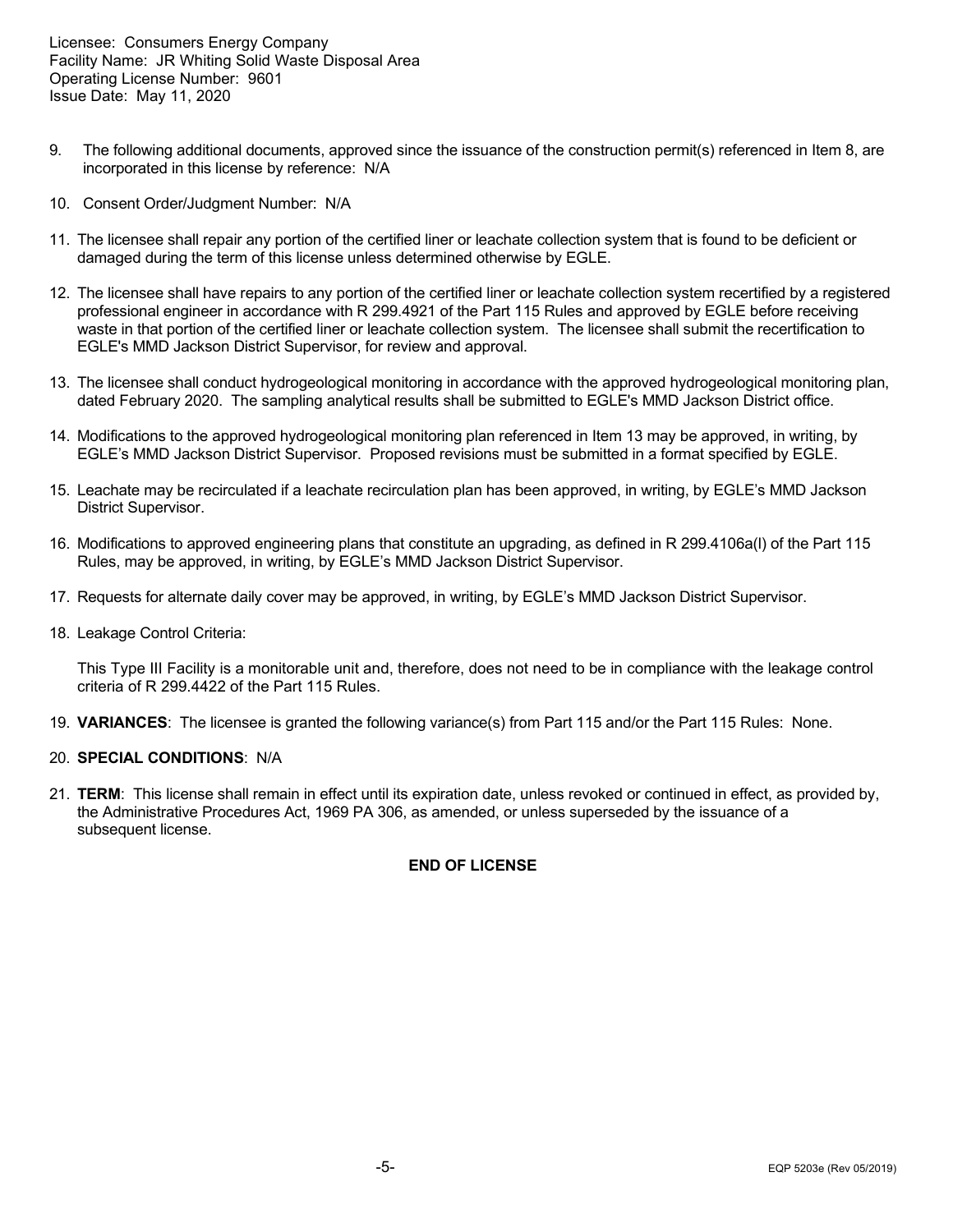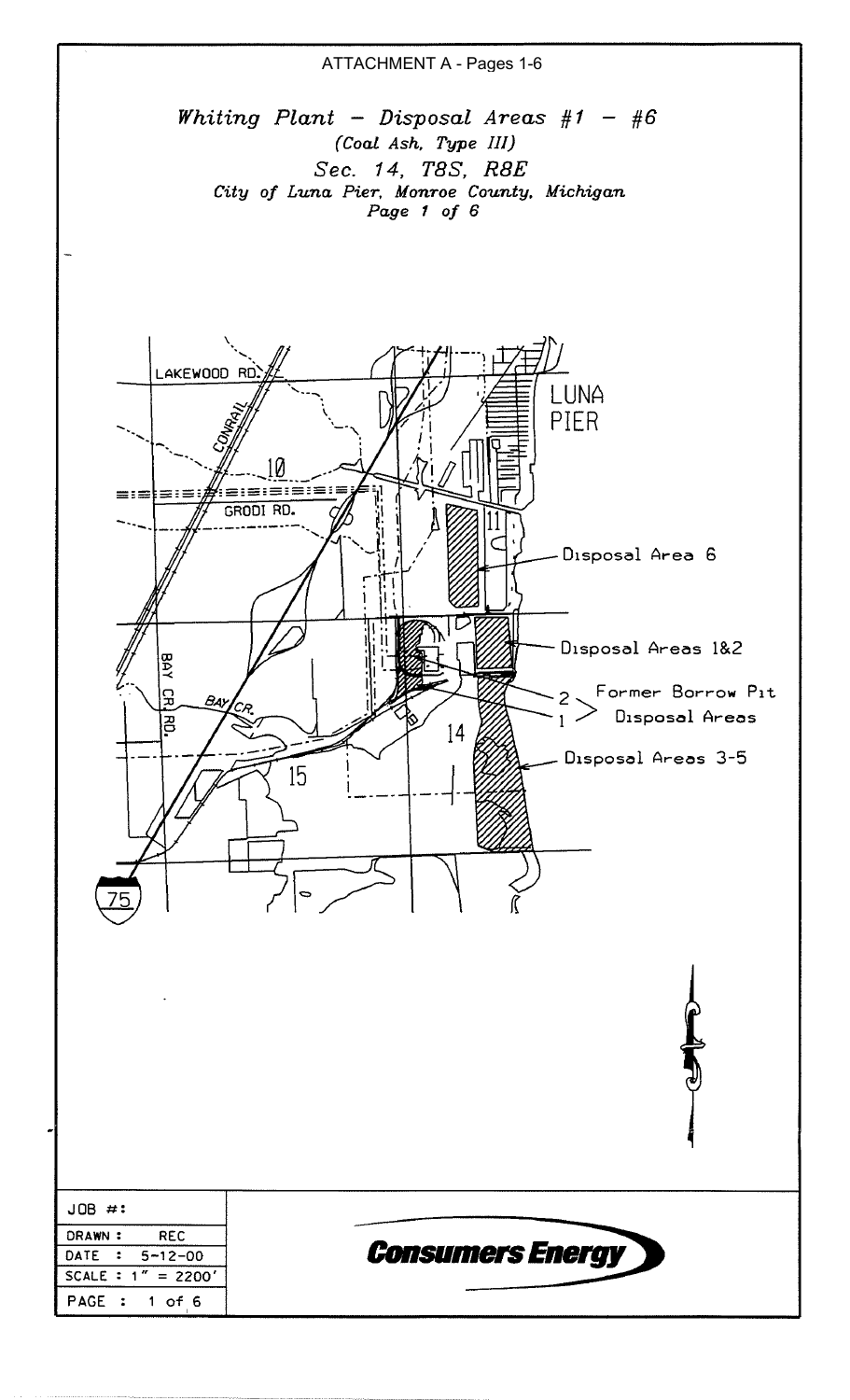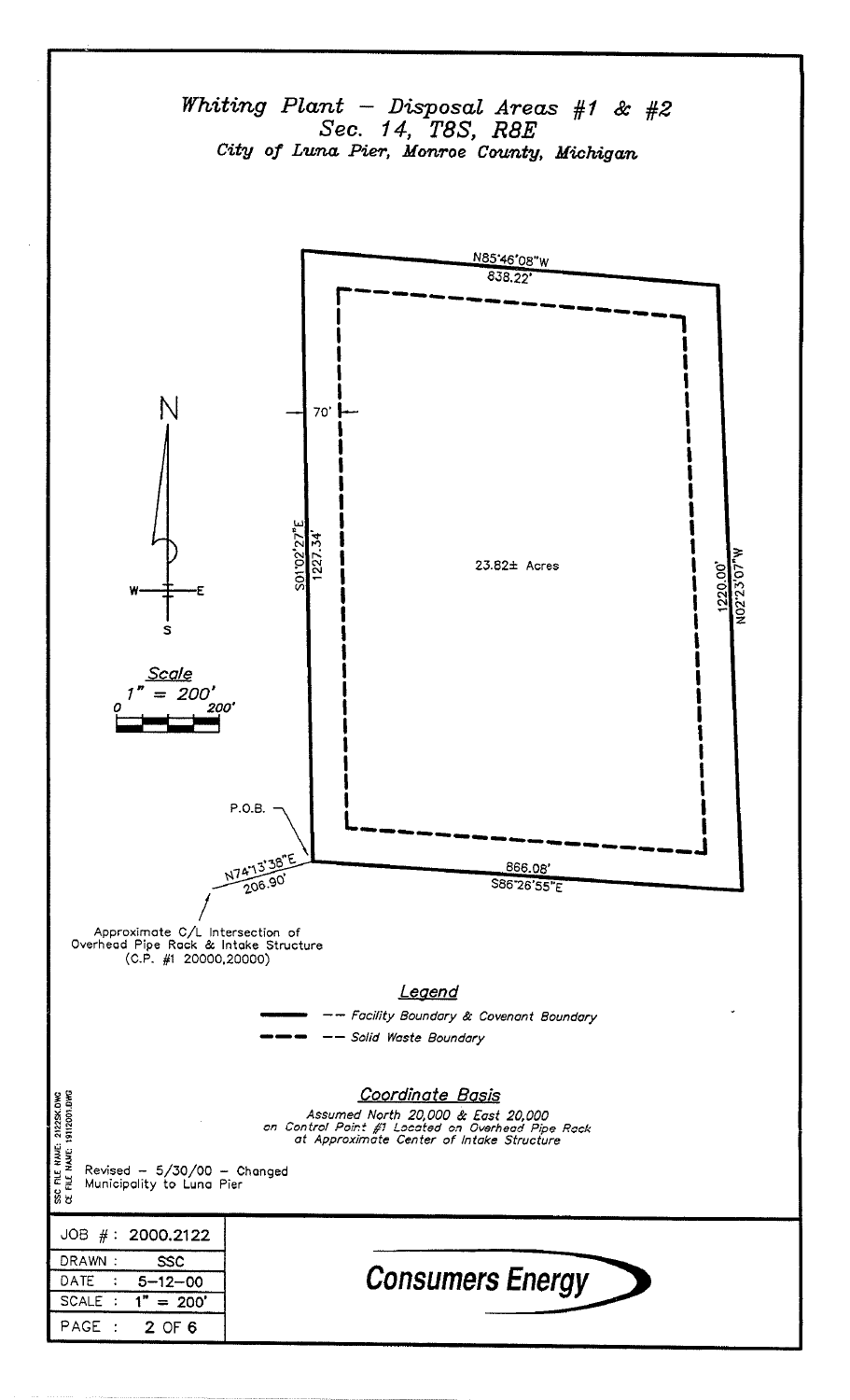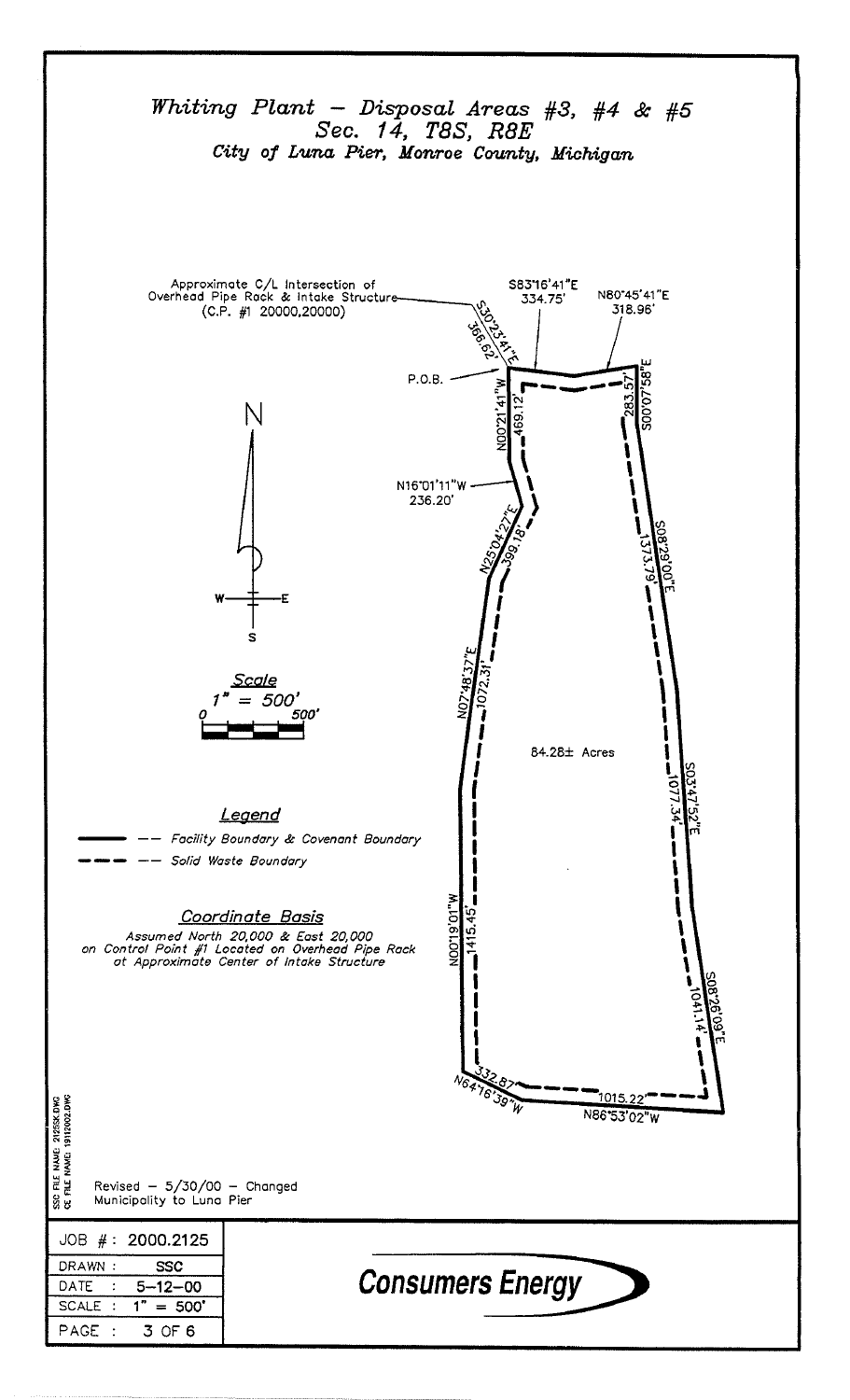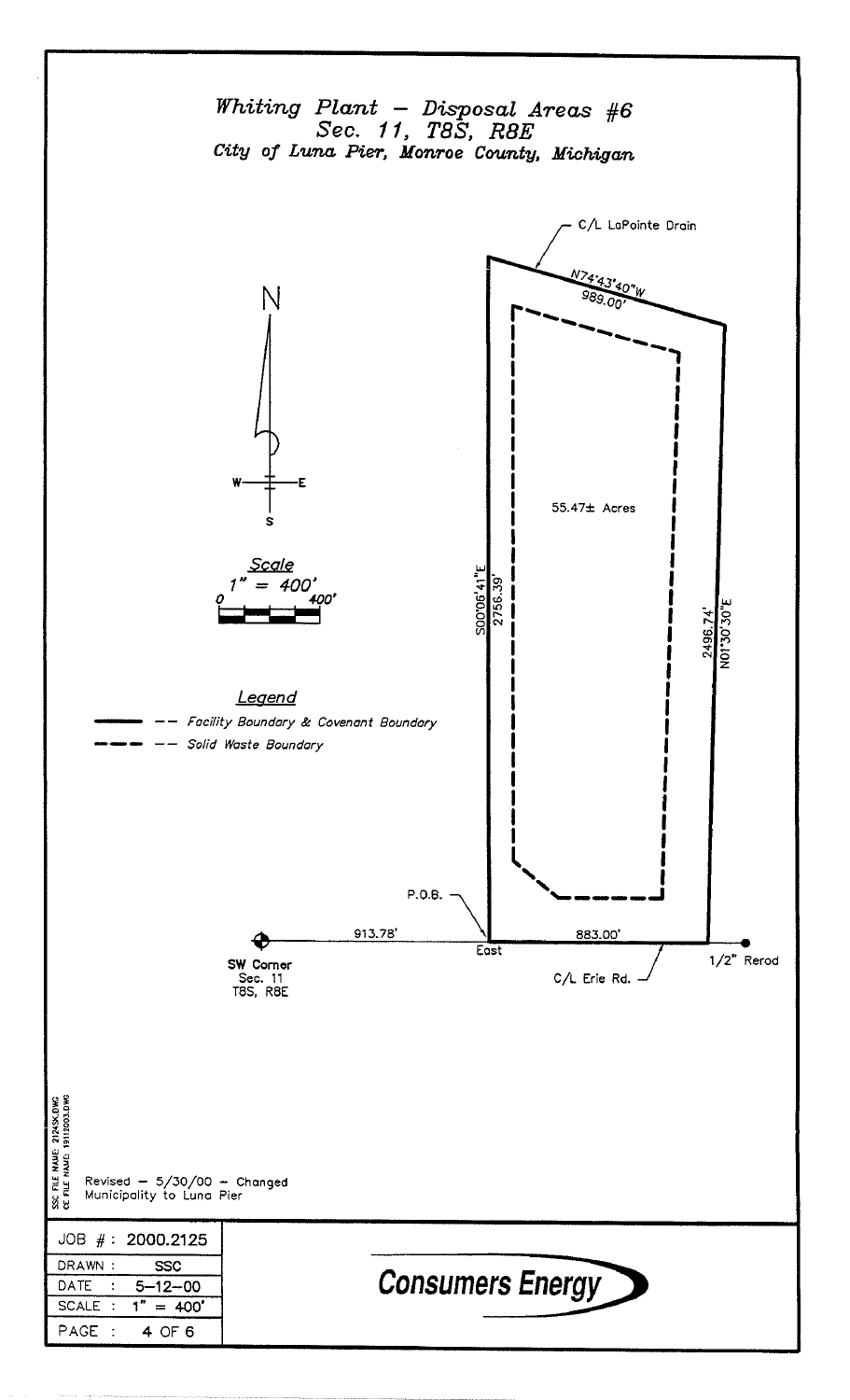